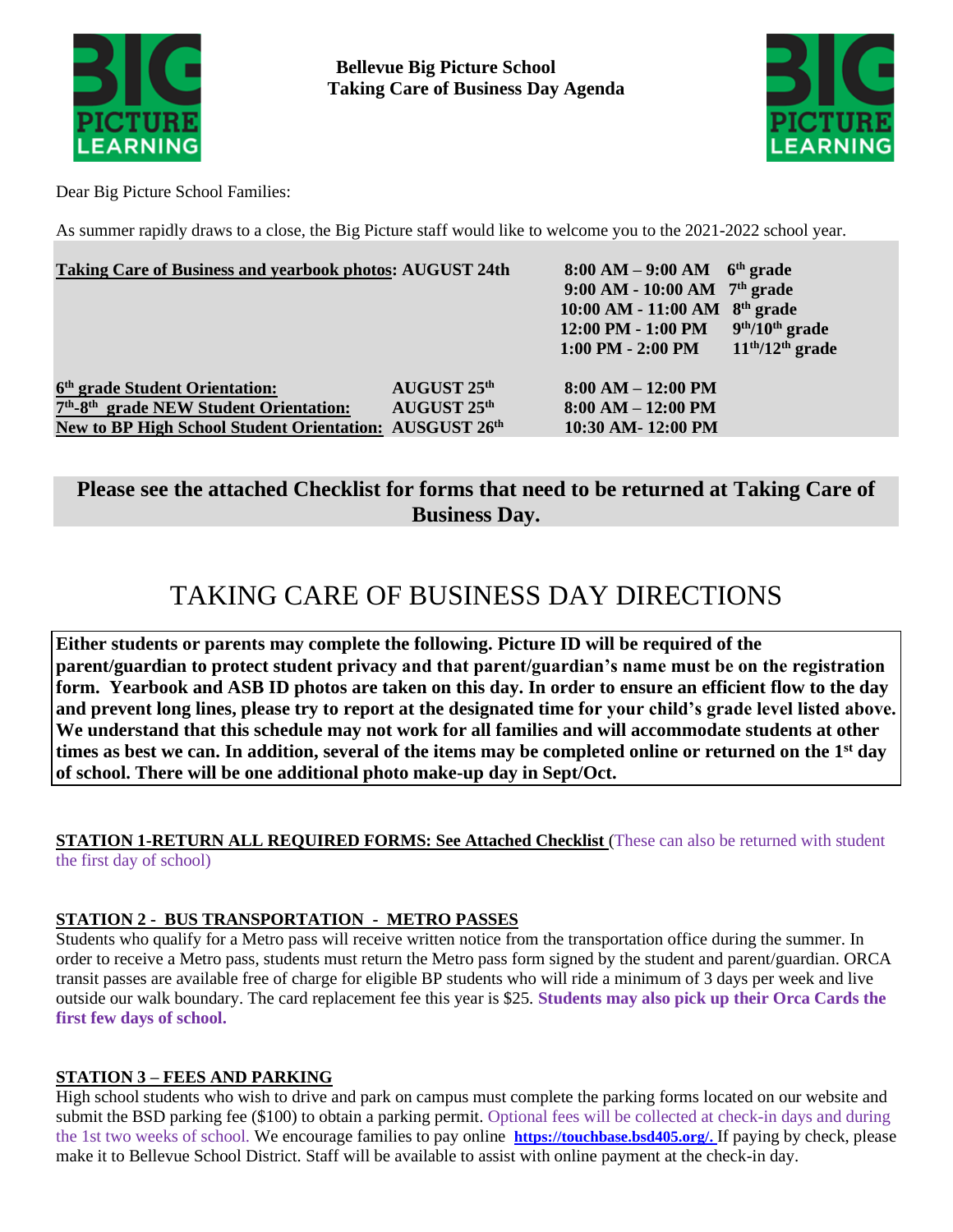#### **STATION 4 –PICTURES**

All students may go to Station 4 to have their pictures taken. Please find the Lifetouch brochure on our website which describes how to order pictures online. All Big Picture students will be issued picture ID cards from these photos and do not need to purchase a picture package from Lifetouch to have a yearbook photo and ID card. These cards will be used as campus ID cards, library check-out cards, and ASB cards when validated with the ASB sticker. All students are expected to carry their ID cards and present them to any member of the staff upon request. **There will be a scheduled picture make-up day in late September/early October for any student missing a photo.** 

#### **To order pictures: Go to the [LIFETOUCH website](https://my.lifetouch.com/mylifetouch/#/?utm_source=google&utm_medium=cpc&utm_campaign=search&utm_content=lifetouch_brand_exact) and enter the Big Picture Picture Day Code: EVTTSRJ9W**

#### **STATION 5- SCHEDULES**

Students can pick up a copy of their course schedules on this day. Students may also view their schedules online in ParentVue/StudentVue by August 30.

## **GENERAL INFORMATION**

#### **INSURANCE**

Included on our website and at the main office is information and the enrollment form for the school insurance program. The brochure explains the coverage for the various plans available. To enroll, complete the form on the envelope, enclose a check for the appropriate amount, and return the form to the school. Coverage begins the day the check and form are received in the school office.

#### **FINANCIAL ASSISTANCE**

BSD students in need of financial assistance should consider completing the Free-Reduced Price Lunch Application as this provides students access to the Fee Waiver Program. The Fee Waiver Program offers waived fees for AP tests, extracurricular activities such as ASB dues, event registrations, field trips, performances, social events/dances, transportation fees, athletic fees and discounted summer school tuition. Students may also work with our Office Manager, Karen Penewell, for access to funds from the Invest Ed Fund. This information is kept confidential.

#### **LUNCH**

#### **All students enrolled in the Bellevue School District can receive lunch at no charge during the 2021-2022 school year.**

Menus will be simplified for quick service until we can expand with custom options again.

✓ A la carte/Snack Bar and Adult meal purchases will not be available. This step is necessary to ensure all students who want a free meal can be served.

#### ✓ **Meal account deposits are not necessary.**

 $\checkmark$  Students who bring lunch from home may supplement their meal by selecting 3 items (such as a carton of milk, a serving of fruit and vegetables) at no charge.

The 2021-22 Application for Free or Reduced Price Meal Benefits will open August 18, 2021! Visit: [www.bsd405.org/freeandreduced](http://www.bsd405.org/freeandreduced) to access our online application.

❖ Why do we need to complete an application for school meal benefits if meals are offered free for all students? Completing the school meal benefit application to qualify for free or reduced priced meals will allow your student to gain access to:

 $\sqrt{\ }$  Fee Waivers or discounts\* offered by the district;

✓ Community resources such as Operation School Bell, Backpack Meals and Shoes that Fit;

✓ Potential expansion of federal P-EBT benefits; and

✓ Uninterrupted school meal benefits for the first 30 days of the 2022-2023 school year.

\*The Fee Waiver Program offers waived fees for IB & AP tests, extracurricular activities such as ASB dues, event registrations, field trips, performances, social events/dances, transportation fees, athletic fees and discounted summer school tuition.